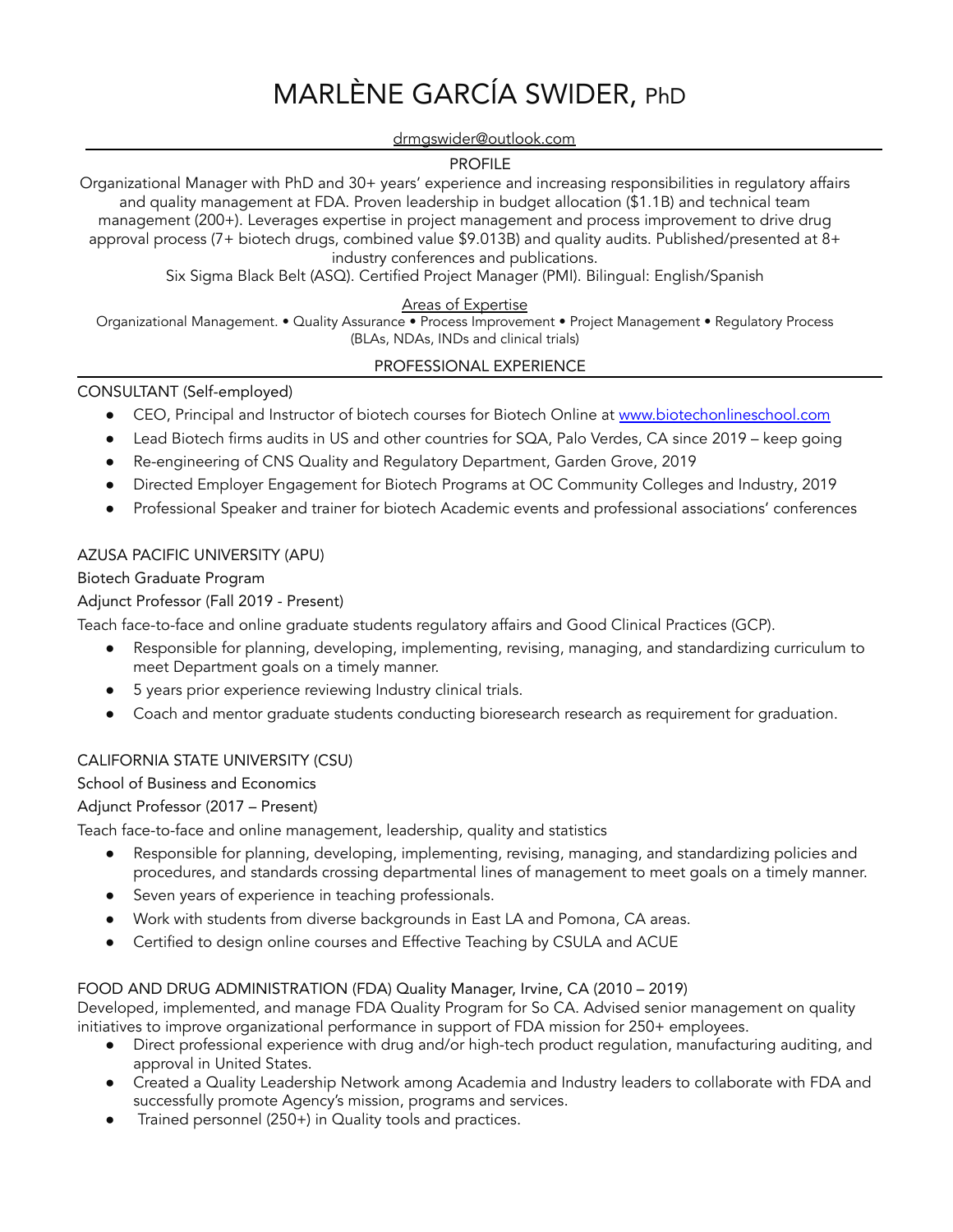- Developed reports based on research, data collection and statistical analysis for Senior Management decision making.at a many times fast work pace to meet tight deadlines.
- Maintained compliance with internal and external standards; in addition, collaborates with the all key leaders within FDA to ensure compliance with applicable standards.
- Represented FDA's mission, information and goals at Congress, Academia and professional associations.
- Initiated quality issue escalation process as required.
- Participated in Office of Inspector General audits and lead internal FDA audits as the FDA Quality Expert Representative.
- Wrote response communications to inquiries from regulators and other FDA units.
- Remained knowledgeable of all pertinent regulations and/or guidelines and assesses impact on company Quality and Risk Management processes.
- Established and maintained effective working relationships across Agency collaborating closely with other departments to maintain compliance with standards and regulations.
- Managed multi-disciplinary multi-cultural teams to develop strategy of process and product compliance with all relevant standards and regulations.
- Responsible for integrating HQ FDA directives and policies into local policies and SOPs.
- Used of Six Sigma Black Belt tools and Project Management skills creatively and strategically bringing innovative continual improvement solutions to daily operations.
- Communicated business related issues or opportunities to next management level using negotiation skills to influence others internally and externally to FDA.

Regulatory Project Manager, Center for Drug Evaluation and Research | Silver Spring, MD (2005 – 2010) Led scientific multidisciplinary review team of 12 (MDs, statisticians, pharmacists, attorneys, scientific/administrative assistants) in approval process for 7+ biotech drugs (Humira (a.k.a. Adalimumab – first US approved drug for pediatric Crohn's disease), Tysabri, Botox, Cimzia, Adalimumab, Remicade, Palifermin and Rifaximin). Produced more than 20 BLAs, NDAs and INDs and associated supplements.

- Collaborated with all members of the drug review team to effectively manage time for resolution of regulatory conflicts with agencies in US/four countries to less than 60 days.
- Executed regulatory strategies/plans. Provide ongoing support to product development teams for regulatory issues/questions.
- Provided support to new and currently marketed products as necessary. This includes reviewing labeling, promotional material, and other post-market activities.
- Provided support to Product and Manufacturing changes as necessary. This requires development of regulatory strategies, creating and submitting change notifications to regulatory agencies, updating technical files and design dossiers.
- Ensured regulatory affairs files are maintained to support compliance with regulatory requirements.
- Provided regulatory guidance to project managers, attorneys and scientists to secure US drugs' labeling approval based on knowledge of clinical trials, medical terminology, and/or research.
- Developed technical library, procedures and educational presentation for Project Management staff comparing biologics versus drugs' regulations in US.
- Advised industry officials on rules and regulations to recommend changes based on working knowledge of FDA policies including ICH guidelines and Good Clinical Practices (GCP).
- Reviewed, evaluated and prepared recommendations to ensure compliance with FDA policy, legal and regulatory adequacy or evidence.
- Lead prepare for and conduct Advisory Committee preparatory meetings to seek scientific and legal data.

Reviewer/Auditor for Biotech Drugs, Center for Biologics Evaluation and Research | Silver Spring, MD (2001 – 2005)

- Led team of ~5 in FDA audits for five US biotech companies, expediting approval of European satellite offices, from 12 months to six months.
- Reviewed FDA and international submissions of new products and product changes on a timely manner from approval for market release. Communicated directly with international affiliates and regulatory agency personnel.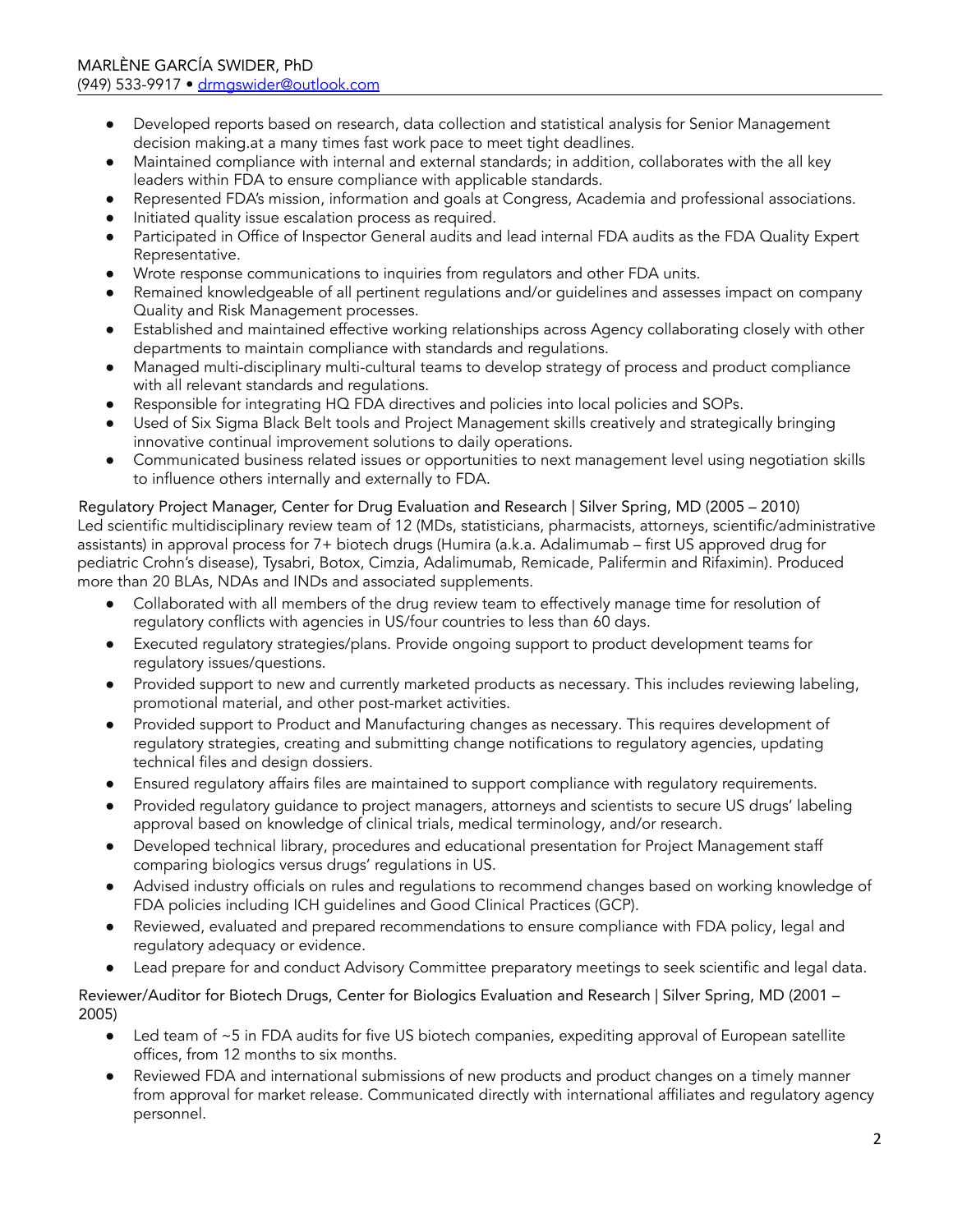- Monitored compliance initiatives and served as lead Agency representative in US and Europe inspections.
- Supervised and trained three new investigators for drug inspections of 12 US biotech manufacturers.
- Reviewed Manufacturing Process Documentation for 10+ companies to verify GMP compliance.

Management Analyst, Budget Analyst, Public Affairs Specialist | Rockville, MD (1988 – 2001)

- Helped manage changes to legislation & policies, and implementation of regulations and procedures base on studies' findings and Congressional requests.
- Planned resources and allocated three-year budget for two national programs (\$1.1B). Executed budget analysis formulation and execution projects and reports per US Congressional requests.
- Facilitated face-to-face FDA Senior Management meetings with 60 Congressmen on 100+ FDA regulated products.
- Provided English-Spanish translation for emergency room MDs, taught medical Spanish to 30 healthcare professionals and translated media resources.
- Developed/delivered Spanish broadcast on breast cancer awareness for the Department of Health and Human Services, reaching audience of 2,000+ Hispanics in Washington DC area.

VA Health Care Administration Resident and Nursing Administrative Assistant | San Juan, PR (1985 – 1987)

- VA Healthcare Administration Internship studying and presenting quantitative research on health insurance and Medicare financial codes.
- Designed studies on administrative functions, and conducted other special management, resources and financial projects for the Nursing Unit (437 nurses) within one of the largest VA Medical Center (963 beds).
- Analyzed of data, advised Senior Management, and supported Administrative functions for Nursing staff.

## Other Experience:

Consultant for Healthcare, Quality and Regulatory Professional Associations Research Mentor, USC and CSU biotech graduate students/interns (2014 – 2015) Acting Special Assistant to the Associated Commissioner for Regulatory Affairs, Ron Chesemore (1990) Acting Deputy Director for Division or Management, ORA, Jim Strachan (1991) Various Acting Chief Division positions and Senior Budget Analyst for Office of Commissioner Multiple Agency Awards including the 2015 FDA Collaboration and Leveraging Award

# EDUCATION

CAPELLA UNIVERSITY Doctorate in Organizational Management Thesis: ISO 26000 and Employee Engagement

UNIVERSITY OF PUERTO RICO Masters, Health Service Administration Bachelor's in biology

Professional Certifications/Memberships

Distinguished Toastmasters, Toastmasters International, 2018 Continual Improvement Social Responsibility Practitioner, Sherpa Sustainability Institute, since July 2017 Certified Project Manager, PMI, since May 2016, Certification No. 1932693 Certified Six Sigma Black Belt, ASQ Chapter 701, Orange County, CA, since October 2015, Certification No. 17412 Certified Baldrige Examiner, 2014 Certified Quality Manager, ASQ Chapter 701, Orange County, CA, since October 2011, Certification No. 14953 FDA Project Manager certified by CDER, 2008 and FDA Level III Inspector, 2005 CSULA – CETL online class designer ACUE Effective Teaching certification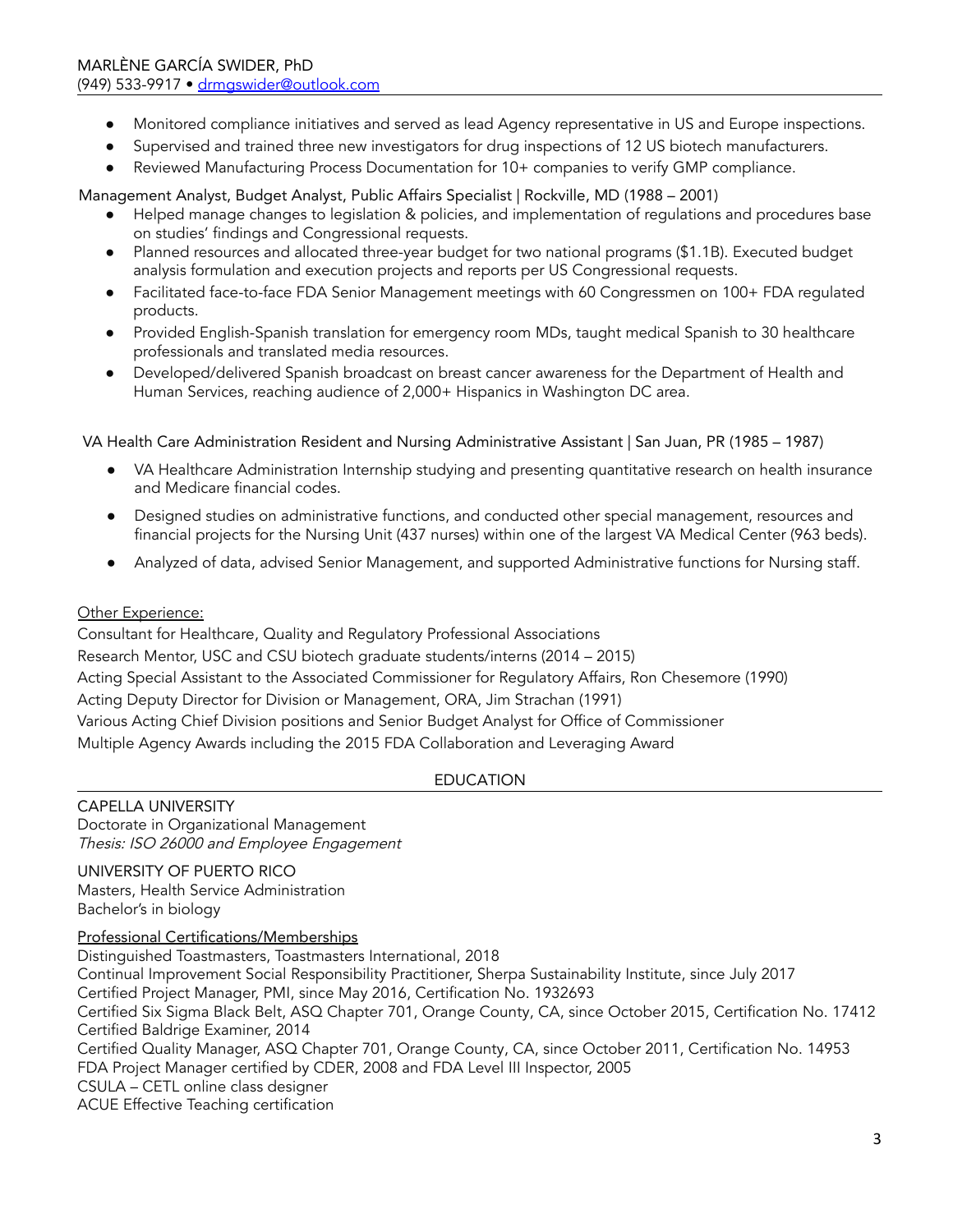## Professional Societies

Past or current member of the Management Academy, the American Management Association, the American Society for Quality, Toastmasters International, Association of Colleges and University Educators, Sherpa Sustainability Institute, and the OC Regulatory Affairs Association.

#### Volunteer Work:

National Association for Mental Illness (NAMI) certified Trainer and Facilitator (2019) Lead Mental Health Ministry at Mariners Church, Irvine, CA (2018 – 2019) Lead Life Group at Mariners Church, Irvine, CA (2018 – on going) Community Leader on Health issues since 1990 PTA Board member since 1993 Catechist and Confirmation teacher since 2012 Basketball and Soccer mom and assistant coach in 2015 and 2016 Toastmasters Area D4 Director and ASQ FD&C Division Regional Councilor – 2017

#### PUBLICATIONS + PRESENTATIONS

# Expert Speeches and Panel Presentations

"Data Integrity and Quality Tools," Personal Care Council, American Society for Quality, Omni Hotel, Los Angeles, CA, June 2018 (Panelist, Quality Tool Designer)

"Continual Improvement Social Responsibility Tools," American Society for Quality, Orange County Section 701, DoubleTree Hotel, Santa Ana, CA, April 2018 (Keynote Speaker)

"Regulatory Science Careers at FDA," Life Beyond the PhD Event, Graduate & Doctoral Programs at University of California, Irvine, March 23, 2018 (Keynote Speaker)

"Quality and Program Alignment and current FDA Trends," American Society for Quality, Section 702, October 18, 2017 (Keynote Speaker)

"Regulations at FDA," American Society for Quality, Section 703, San Diego, October 10, 2017 (Keynote Speaker) – 2 hours

"Data Integrity," BioCom, La Jolla Hotel, San Diego, CA, August 2017 (Panelist)

"Regulatory Affairs for FDA," American Society for Quality, Section 701, Wyndham Irvine Hotel, Irvine, CA, August 8, 2017 (Keynote Speaker)

"Outsourcing," American Association Pharmaceutical Scientists, Hilton Hotel, Irvine, CA, June 2017 (Keynote Speaker)

"FDA 483 Inspectional Issues and Solutions," Parental Drug Association (PDA), Chapter 6 Annual Industry Summit Expo, Hilton Hotel, Irvine, CA, October 6, 2016 (Keynote Speaker)

"FDA Quality Metrics Guidance," American Society for Quality, Orange County Section 701, Double Tree Hotel, Santa Ana, CA, August 2016 (Keynote Speaker)

"FDA Quality Metrics Guidance," Quality Metric Conference, Institute for Validation & Technology, Loews Coronado Island Hotel, San Diego, CA, February 22, 2016 (Guest Speaker)

"Quality Leadership Network," American Society for Quality, Orange County Section 701, Double Tree Hotel, Santa Ana, CA, August 2015 (Keynote Speaker)

"FDA, Global Expectations, and Validation Statistics," Doubletree Hotel, Santa Ana, CA, September 8, 2015 (Keynote Speaker)

"Quality Leadership Network," Orange County Regulatory Affairs (OCRA), Irvine, CA, June 4, 2015 (Guest Speaker and Panelist)

"Global Validation," Institute for Validation & Technology, Omni Hotel, Philadelphia, PA, February 2015 (Guest Speaker)

Publications –

Stewart, A.; Yeik, G.D.; Casey, L.; Swider, M.G.; Heckman, N.; and Clemens, R. "Scorecard Tool Assists with FSMA Compliance" – Food Technology Journal, Vol.70 (4), April 2016, pg. 52 -55